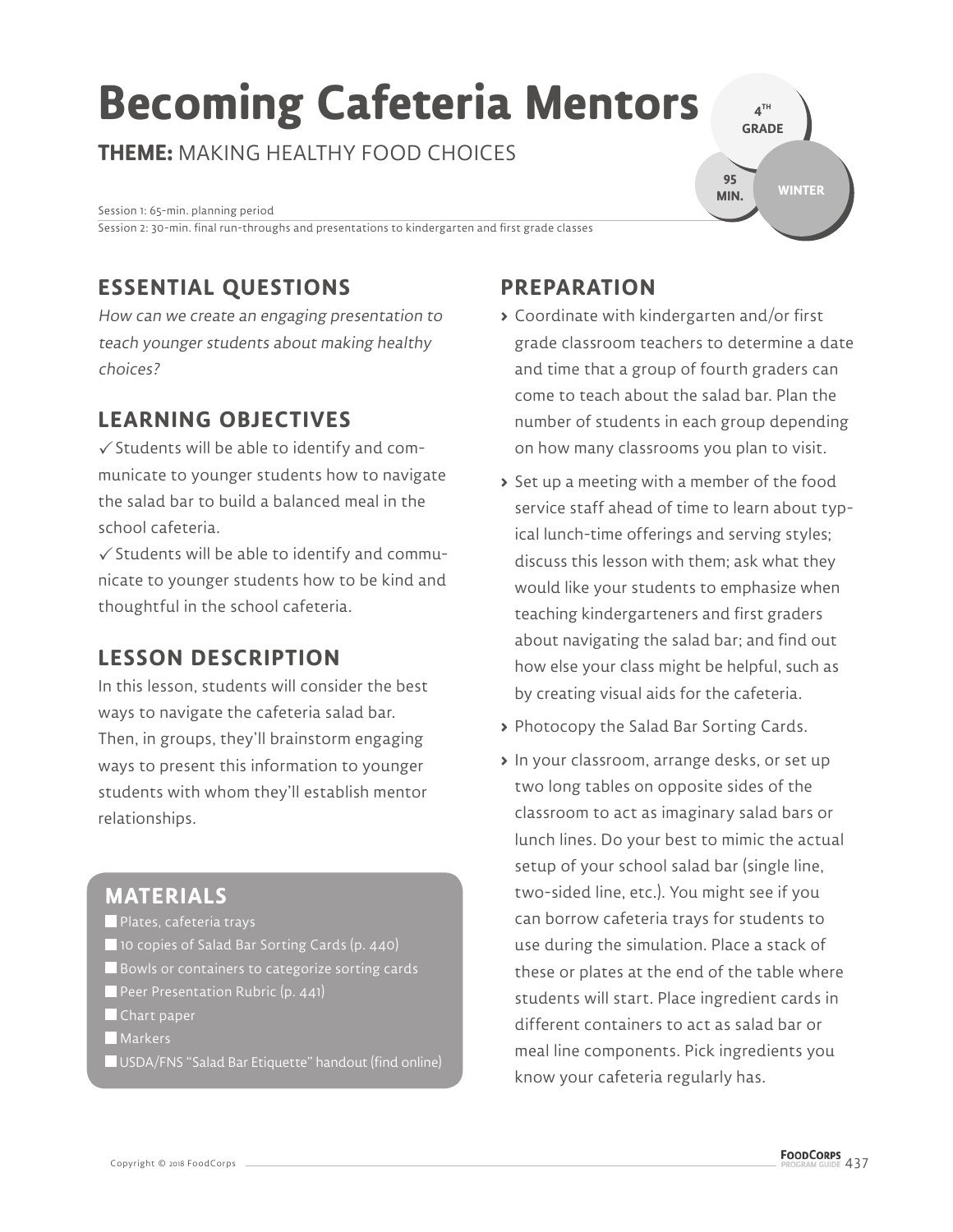### **ACTION STEPS**

**1. Simulated Cafeteria Salad Bar:** Gather students in a circle and explain, Today we're going to be thinking about the choices we make at the cafeteria salad bar. Point out the pretend salad bars on either side of the classroom, and explain that they'll go through and take different cards to create a pretend lunch salad. Ask them to tell you what behavior expectations are when approaching the salad bar, and have them model these same behaviors (keeping your place in line, quiet voices, etc.). Then split the class in two, and have students form a line to go through the pretend salad bar to build a salad. **(10 min.)**

**2. Finding What's on our Plate:** Have students return to the circle with their salad bar selections, and go through the different components. It might look like the following: Give a thumbs up if you have more than five things on your plate. Give a thumbs up if you have more than three colors on your plate. More than four colors? Every color of the rainbow? The more diversity in our diet, the better because that way we're getting the different vitamins and minerals our bodies need. Thumbs up if you have protein on your plate like an egg, beans, or cheese. Protein helps build our muscles and maintain our organs. Thumbs up if you have something you've never tried before. Often we assume we won't like something, but if we're open to trying new things again and again, we discover new healthy food that we actually like to eat. Ask students whether, considering the different things you've discussed—diversity, eating the rainbow, incorporating protein, and trying new things—there's anything more they'd add to their plates. **(5 min.)**

**3. Explain the Project:** Tell students that they're going to teach younger students how to make healthy choices at the cafeteria salad bar. Ask students to turn and talk to a neighbor about what kindergarteners and first graders should learn about going through the salad bar or lunch line and about being in the cafeteria in general. Have partners share. Record responses on chart paper or on the board, creating a list together as a class. You might ask students, What does it look like to be polite in the lunch line? Show students the Salad Bar Etiquette handout from the USDA, and add anything they may have missed to your list. What does it look like to be kind and thoughtful at the lunch table? What does it look like to be inclusive at lunch time?**(10 min.)**

| <b>SAMPLE TOPICS</b>                                                                                                                                                                      |
|-------------------------------------------------------------------------------------------------------------------------------------------------------------------------------------------|
| $\cdot$ Making Choices at the Salad Bar<br>• Diversity/eating the rainbow<br>• Picking protein<br>• Trying new things                                                                     |
| • Line Etiquette<br>$\cdot$ Use utensils, not your hands<br>• Cover your mouth with the inside of your<br>elbow if you need to cough or sneeze<br>$\cdot$ Take turns and keep bodies safe |
| • At the Table<br>• Be kind<br>· Be inclusive                                                                                                                                             |

**4. Creating Presentations:** Tell students that their challenge is to think of fun ways to share this information with students in a presentation that should be no longer than ten minutes. Say, You can create a skit, a song, a game, or a presentation with a poster as long as it communicates the information we discussed. Assign groups of four to five students, and have them work to create their presentation. Explain that they'll have to be ready to give their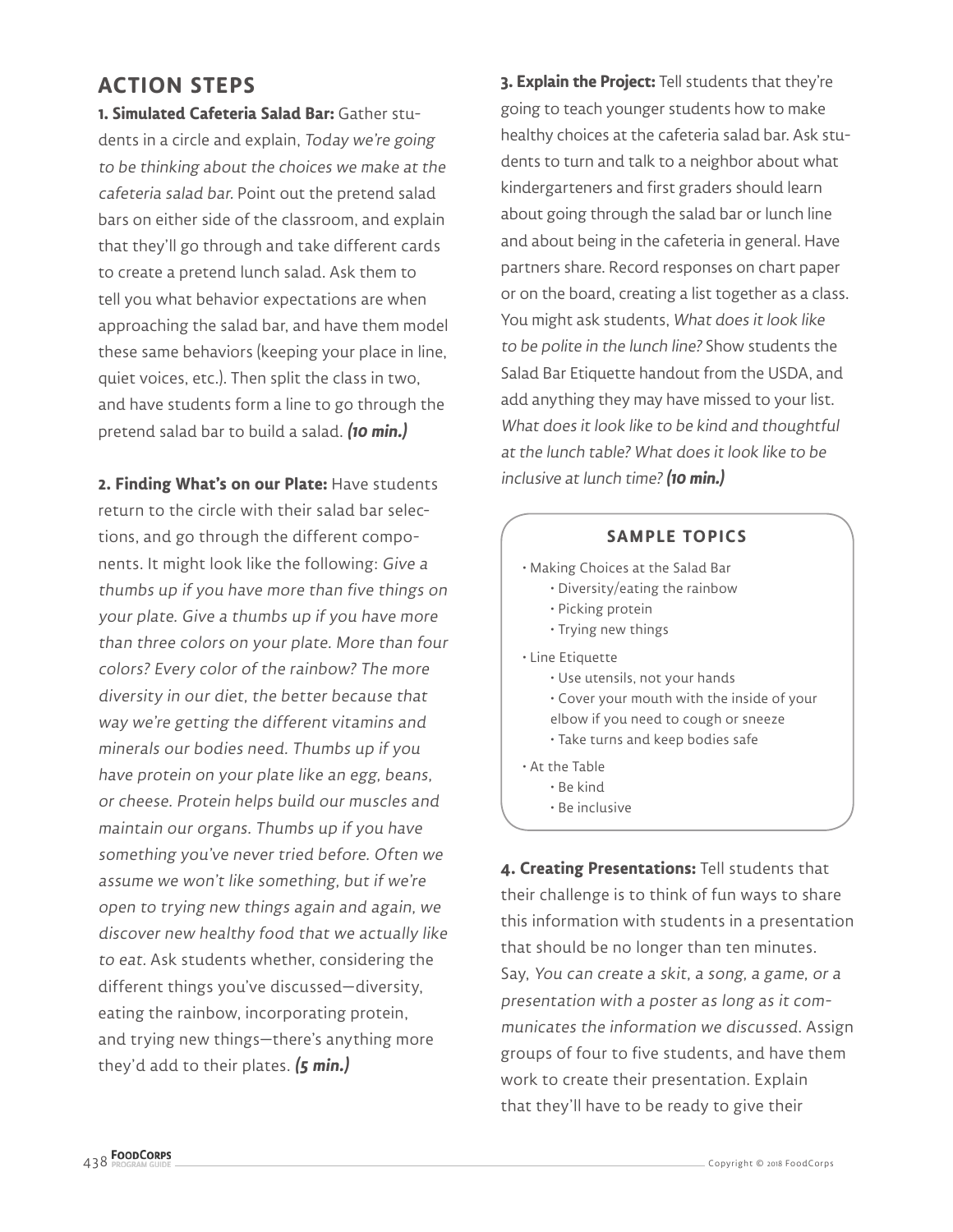presentation to their peers. Say, Your peers will be evaluating your presentation on four factors: that you project your voices and speak clearly, that you include three specific pieces of new information (these might be about healthy choices at the salad bar, being polite, specific things the food service staff asked you to highlight, etc.), that you make it fun, and that you make it easy to understand. **(20 min.)**

**5. Practicing in Groups:** Pass out a Peer Rubric to each group. Match groups to give presentations to each other and provide feedback. **(15 min.)**

#### **REFLECTION**

Have students discuss the following questions in small groups, then share with the class: **(5 min.)**

- Why is it important to try new things? Why is important to have diversity on your plate? Why is protein important to eat?
- What are the important things to keep in mind when you're presenting to the younger kids?

#### **ADAPTATIONS**

**Extension:** Have students make food safety posters and other signage for the salad bar that cafeteria staff have deemed would be most helpful.

**Follow-Up:** Coordinate with kindergarten and first grade teachers to assign fourth graders to be lunch buddies to their classes. Fourth graders can go through the lunch line with their younger peers, guiding them through the salad bar and eating together.

## **ACADEMIC CONNECTIONS**

English Language Arts Common Core State Standards

#### **CCSS.ELA-LITERACY.SL.4.4**

Report on a topic or text, tell a story, or recount an experience in an organized manner, using appropriate facts and relevant, descriptive details to support main ideas or themes; speak clearly at an understandable pace.

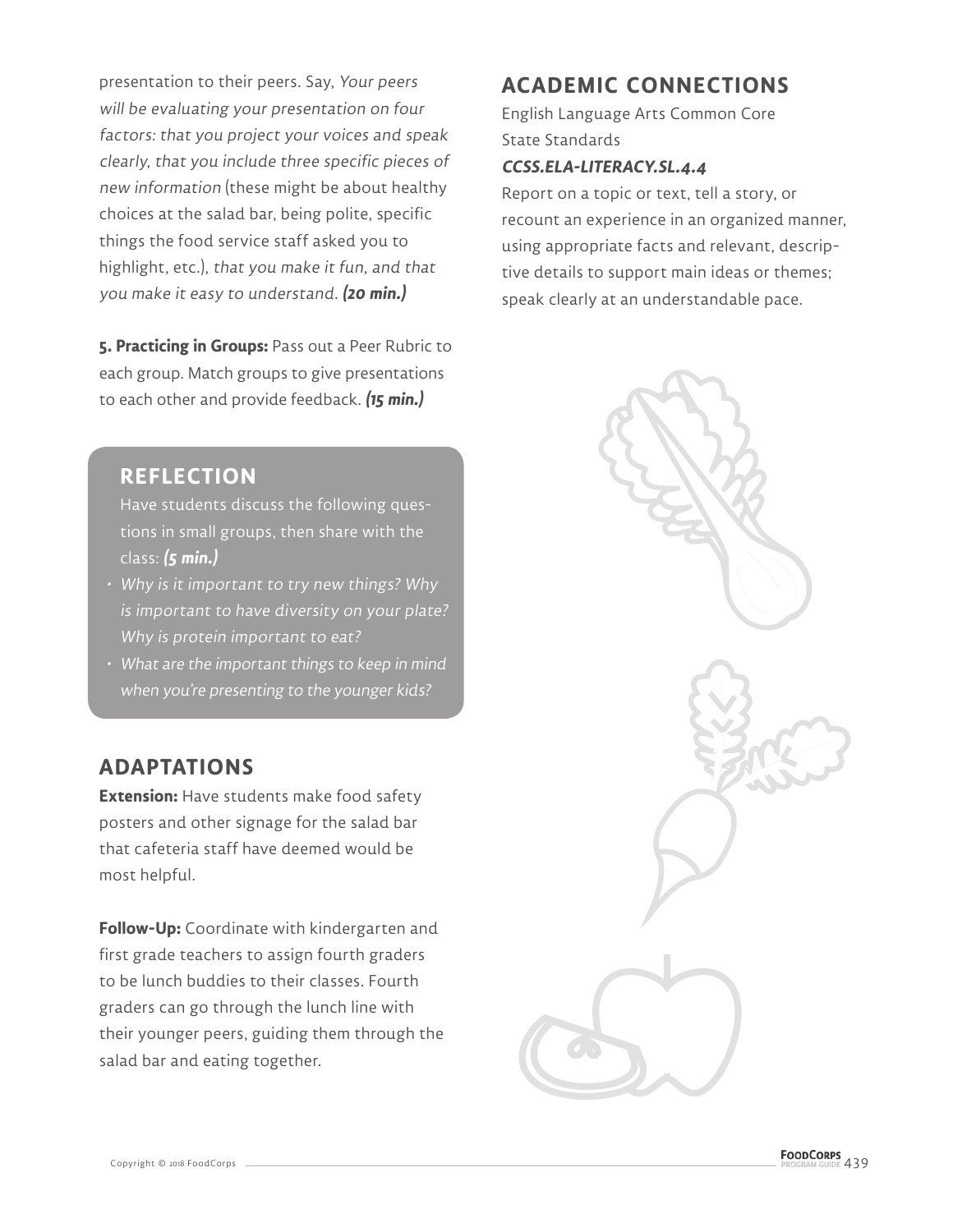# **Salad Bar Sorting Cards**